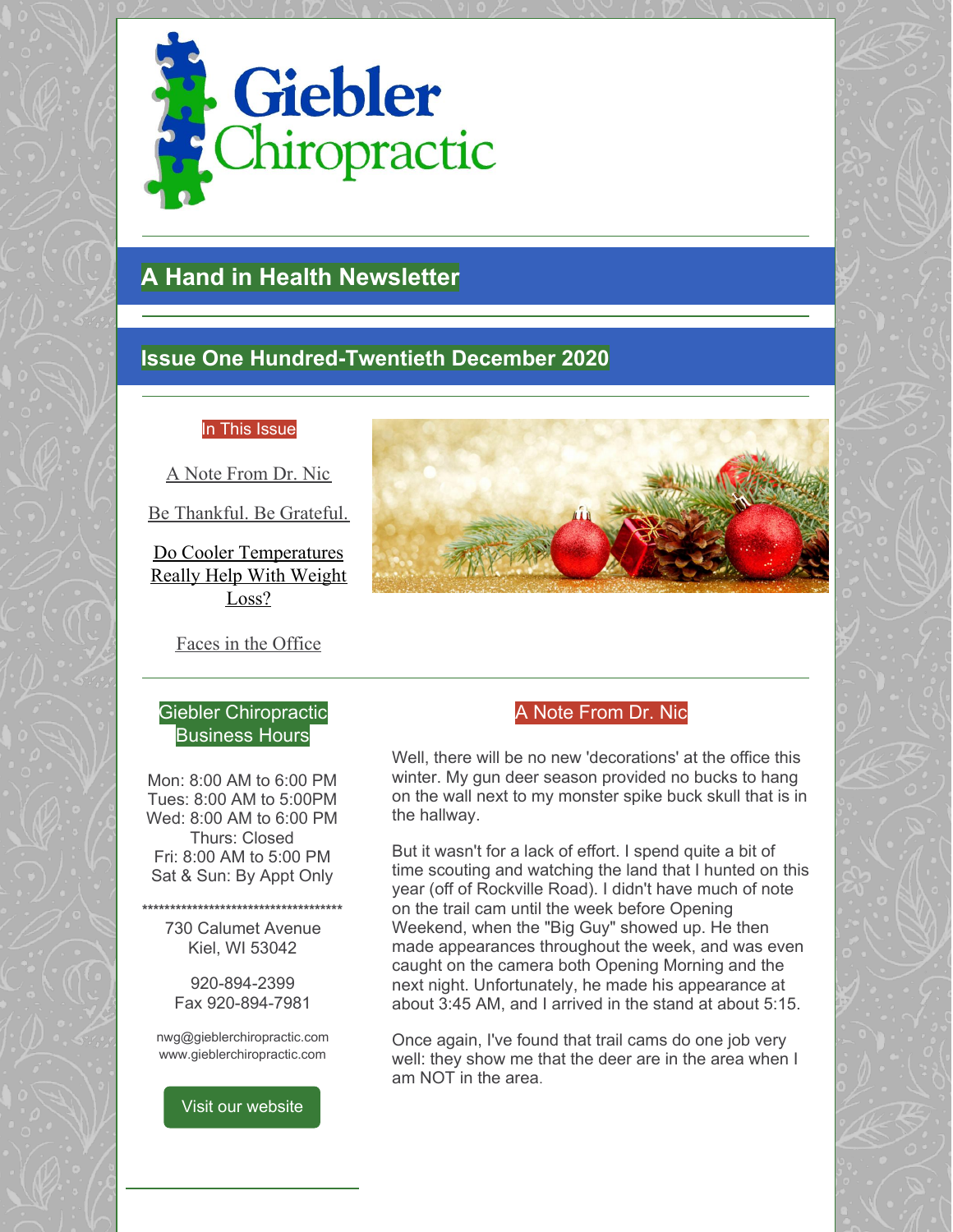## \*We Need Your Help\*

Our Newsletter went out to 390 people the month! Out goal in 500 ... please forward the email the your friends and family!!

> Thanks in advance Dr. Nic

**Receive A Hand in Health...**

Join Our [Mailing](http://www.gieblerchiropractic.com/newsletter/) List!

**Riddle me this:**

I asked a woman how old she was, she smiled and said cryptically: "The day before yesterday I was 22, but next year I'll be 25." What is her birthday and when was the date of our conversation?



Nonetheless it was a wonderful season. I spent one morning with Edwin, several mornings and afternoons solo, simply observing a beautiful local area, and one afternoon taking part in a "drive" where we tried to get the "Big Guy" to get up and leave the swamp where he likely was spending daylight hours.

Alas...no luck. I'll have to settle for many moments in the peaceful woods, many photos on the trail cam, and the hopes that I catch another picture of the "Big Guy" on the trail cam in the upcoming weeks...meaning he made it through to the winter. Stay tuned...



Be Thankful. Be Grateful.





Welcome to December! Despite all that is 2020, I ask you to be the person who is Thankful. Be Grateful. It's a simple idea, but like most ideas...it isn't easy. But it's possible. While we haven't been able to do a lot this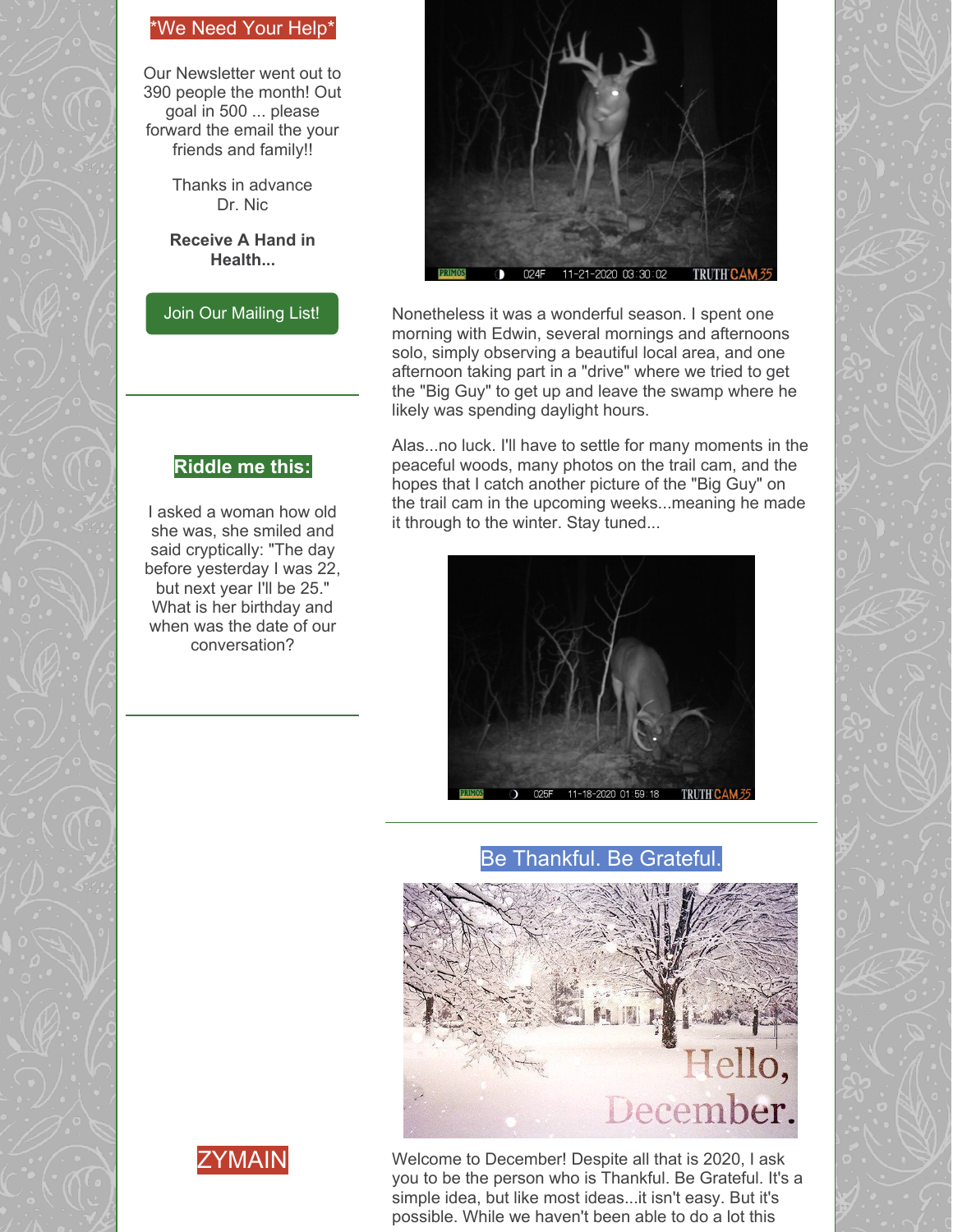

## A three part

combination supplement consisting of systemic proteolytic enzymes, nutrients and minerals that regulate the inflammation process and support soft tissue repair. Zymain is designed to provide a nutritional foundation to the healing response following trauma, optimizing injury rehabilitation.

year, the outdoors and personal growth are still possible! We can still et outside and get fresh air. With that in mind, I am sharing a GREAT article written by a young patient of mine, Jake Willeford. It originally appeared earlier this month in Strike Magazine, and it's better than most of the stuff I try to write on my own! As you know, I enjoy running. It's the simplest and purest form of exercise, and Jake does a great job of explaining and pointing out aspects of running that you may not have thought about. Happy Trails! (or sidewalks, or country roads, wherever...just get outside and put one foot in front of the other...

With the global mental state at its worst in decades, it's safe to say that we're all looking for methods and suggestions to get us back to a balanced and healthy lifestyle. Anxiety, depression and apathy are just some of what each and every one of us are dealing with on a daily basis. For some, this is new, but for others, this even more of a weight added on to a struggle that started before the infamous 2020.

Physical health is a little bit of a different story. The late '2010s have already been a time of advocating for physical wellness, deemed the "health craze" after light was shed on fast food establishments and United States obesity rates in the mid '2000s. Add a pandemic onto the already popular health conscious culture, and now everyone is starting to get into a consistent exercise routine. If you want to start conquering your physical and mental health simultaneously, running is the undeniable perfect start, especially when Orlando has such a beautiful climate for it. Here's a list including some of the ways that running can help not just your mental health, but overall health.



## Did you know?

December is the only month name with the letter "D" in it. December is also the only month with No El

### **It Can Relieve Symptoms of Depression**

Click [HERE](https://gieblerchiropractic.blogspot.com/2020/12/be-thankful-be-grateful.html) to finish reading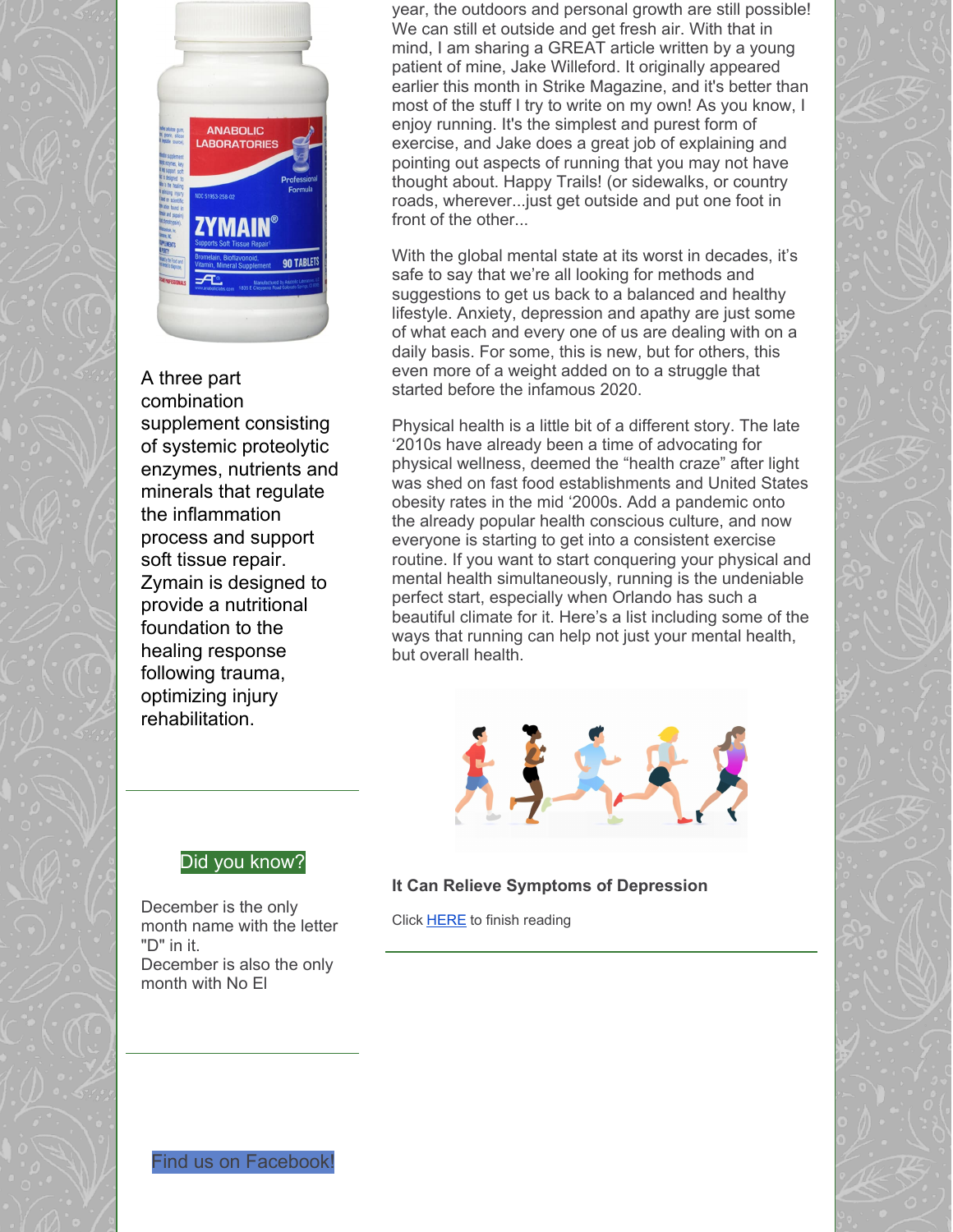

Click Here to go to our [Facebook](https://www.facebook.com/gieblerchiro/) page!

#### Riddle answer:

We conversed on January 1 and her birthday is on December 31.

#### Upcoming Events

**Office Closed**

Christmas Eve December 24th

Christmas Day December 25th

New Year's Eve December 31st

New Year's Day January 1st, 2021

## **Do Cooler Temperatures Really Help With Weight Loss?**

Last week I finally broke down and turned on the heat at the office. Then, lo and behold, the following week it's SEVENTY DEGREES! In fact, I ran a 50k trail race last weekend and did it in shorts and a tank top…quite an unexpected and pleasant surprise! However…I suppose...it's November and may be time to switch over the central air from cooling to heating. Maybe. I'm still holding out hope for more wonderful days. And, as you'll read, perhaps keeping my office at a lower temperature will have another health benefit!

Those who are a bit overweight and are trying to lose a few pounds are generally aware of many of the factors that make it harder to lose weight: the prevalence of high-fat, highsugar junk foods everywhere we go, inactivity dictated by jobs that keep us at our desk all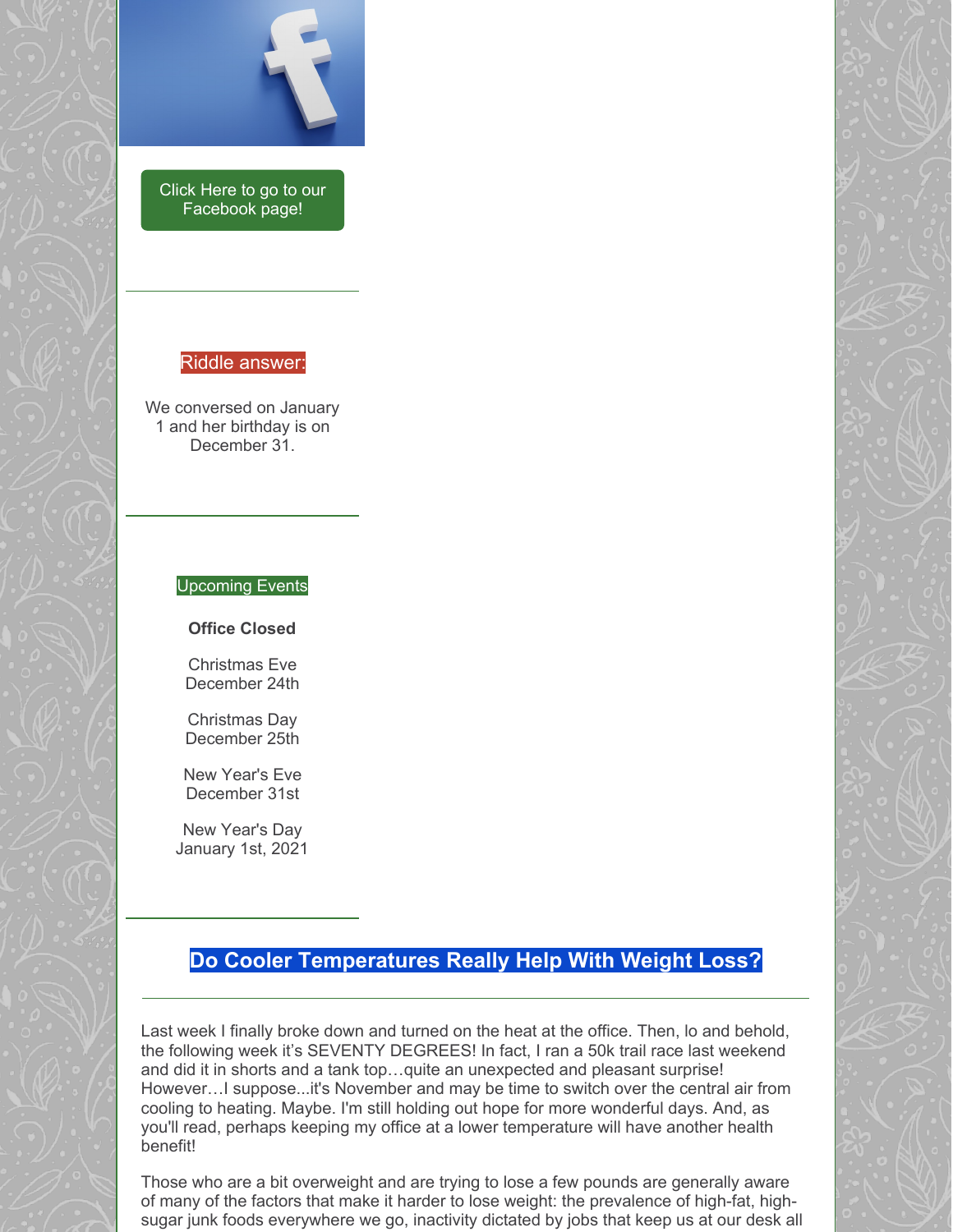day, driving as opposed to walking—the list goes on and on. You can add one more item to the list of things that might be contributing to keeping you fat—your home's central heating system.

Yes, as odd as it sounds, several recent studies have suggested that lack of exposure to cold or chilly temperatures may be contributing to keeping us fat. Most of us spend 90% of our time indoors, which means during the winter we are in homes and offices that are heated to temperatures between 65 and 75 degrees Fahrenheit, with the nationwide average being about 72 degrees. In contrast to previous eras, "central heating" also means that we tend to keep *all* rooms in the house at the same temperature, which reduces exposure to what researchers call "ambient temperatures." We tend to feel temperature differences only when we go outside.



Researchers in Britain and the Netherlands began to wonder ... Click [HERE](https://gieblerchiropractic.blogspot.com/2020/12/do-cooler-temperatures-really-help-with.html) to finish reading



**Faces in the Office**

My name is Lisa Manz. I am a resident of Kiel and have been a patient at Giebler Chiropractic since Dr. Nic took over the practice from Dr. Schleicher. I am a boy mom of two, Logan and Grant, my pride and joy! I enjoy going to Giebler Chiropractic because I don't feel like a patient or a number, but rather a friend. Both of my boys are also patients of Dr. Nic. He keeps our entire family happy and healthy. Chiropractic care is not only for back problems. Dr. Nic has helped me complete a 1/2 marathon even with knee and ankle issues. He also helped me with recovery of two shoulder surgeries. He has also met me at the office on a Sunday for an emergency appointment and even offered to make a house call if needed. He is my go-to guy even when I'm just not feeling myself. I would recommend his friendly office to anyone with any kinds of aches and pains. You'd be surprised what he can all take care of.